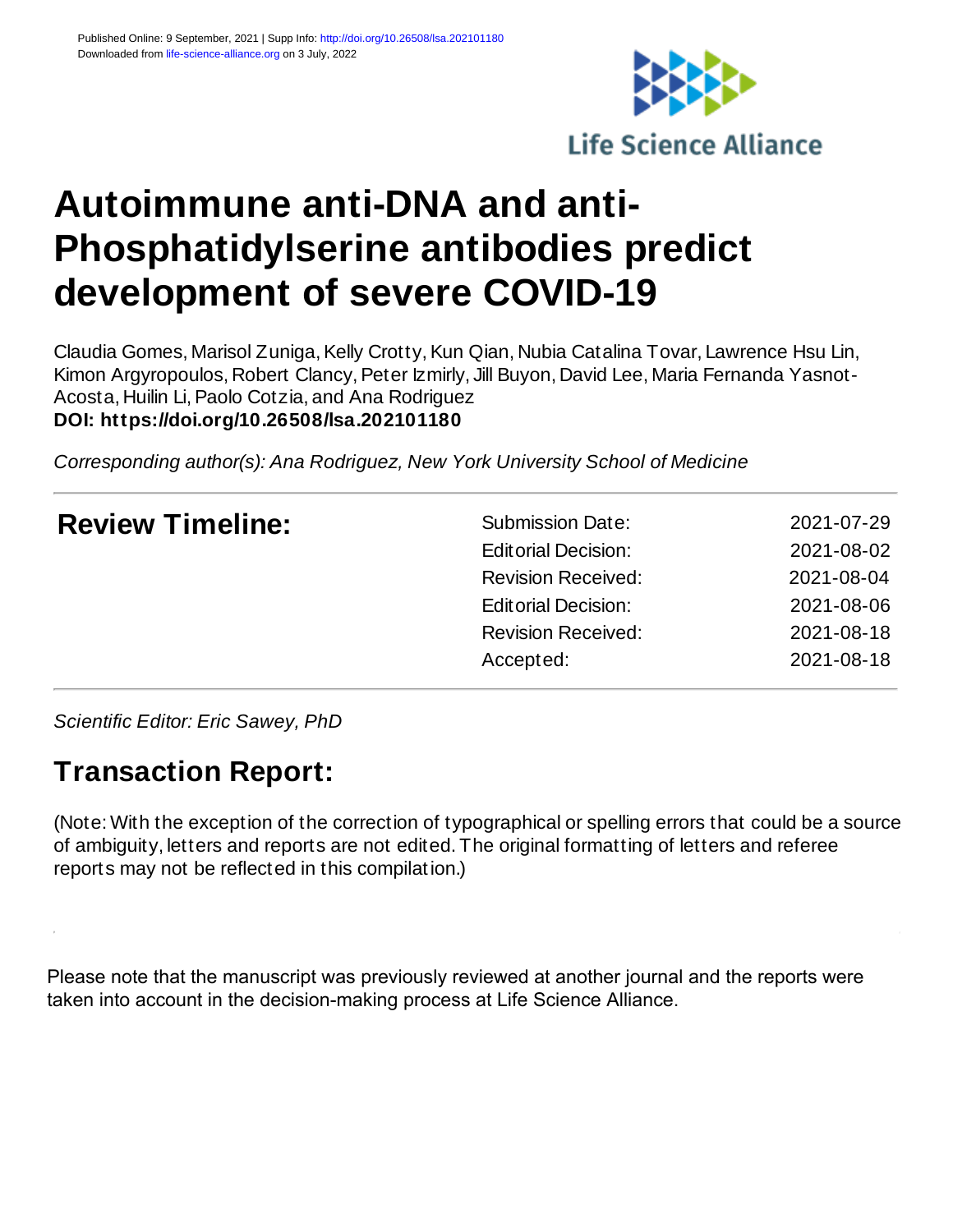### **Referee #1 Review**

#### Remarks for Author:

Several reports have documented high levels of autoantibodies in hospitalized COVID-19 patients with severe disease, and it is now believed that autoantibodies play an important role in COVID-19 pathogenesis. In this study, Gomes et al. report the levels of anti-RBCL, anti-PS, and anti-DNA autoantibodies in plasma of 115 hospitalized COVID-19 patients. Statistical analysis was used to identify correlations between autoantibodies' levels and the severity of the disease. They propose that "anti-DNA autoantibodies could be used as a predictive biomarker for disease severity and specific clinical manifestations." Overall, the results of the research are in line with the emerging new hypothesis pointing to autoreactivity as a common phenomenon in COVID-19 patients.

The main limitation of this study is that autoantibodies against the lysate of erythrocytes, PS, and DNA react towards multiple antigens. Given previous literature, it is therefore not surprising to find these types of autoantibodies in COVID-19 patients. For instance, autoantibodies against b2GPI and prothrombin have been reported before in COVID-19 patients. These proteins are known to bind to negatively charges surfaces such as PS and lysate of erythrocytes. In this context, these findings provide new but incremental knowledge. Also, they do not address a key open question that is what autoantibody is doing what. Finally, the conclusion that there is a strong correlation between anti-DNA autoantibodies and disease severity would benefit from additional data points because of the large data speared shown in Figure 1B. While interesting, the outcome of the paper could be improved with the following suggestions.

Major comments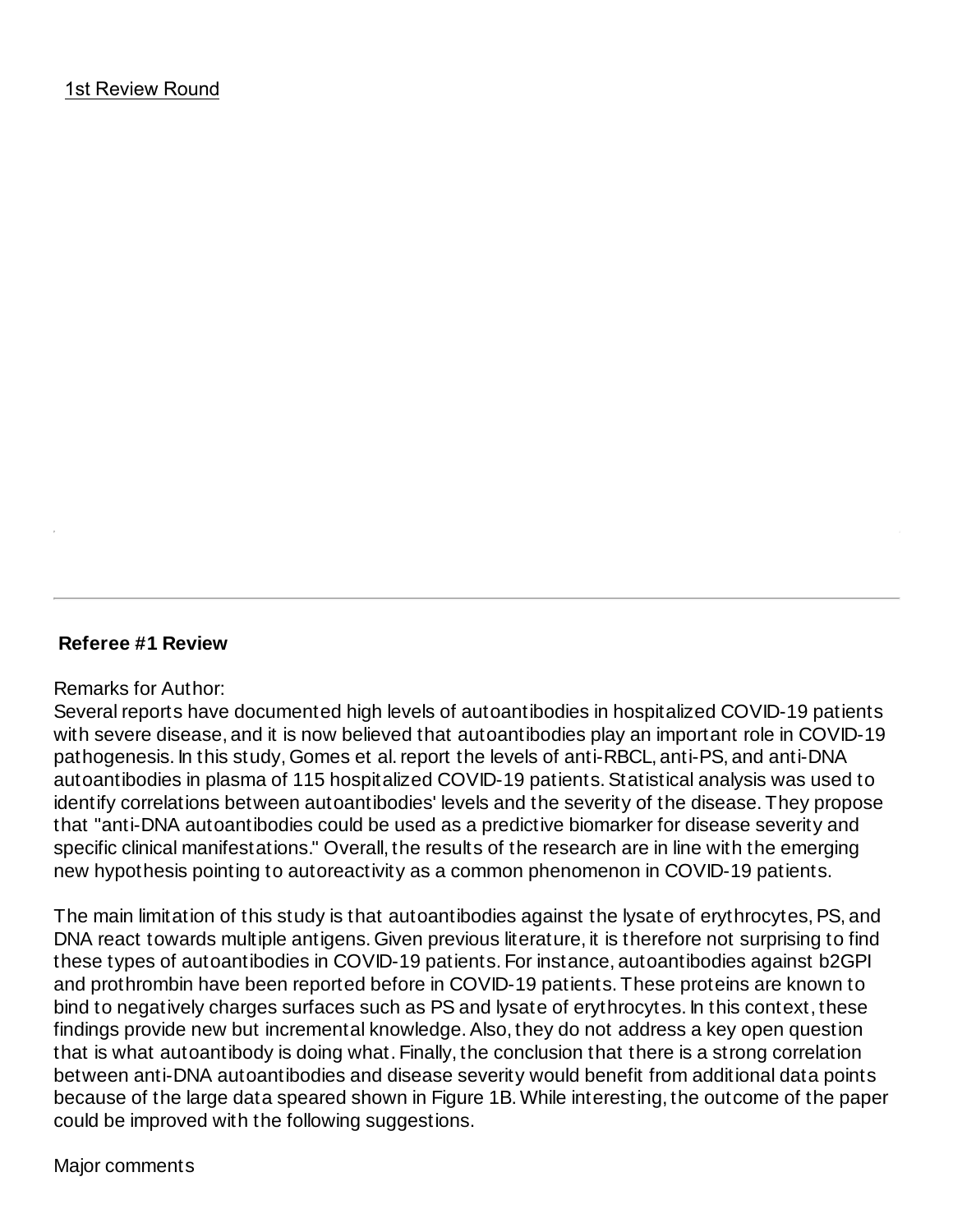1) While mentioned serval times throughout the text, it would be extremely informative to show, side-by-side, the levels of anti-RBCL, anti-PS, and anti-DNA found in COVID-19 patients alongside other infections and autoimmune diseases (such as SLE and APS) as well as provide a better description of their antigen specificity. In essence, what is the difference, if any, between anti-RBCL, anti-PS, and anti-DNA autoantibodies found in COVID-19 patients and other disease states? Information regarding autoantibody subtypes, in addition to IgG, is also desirable.

2) The circulating levels of IC reported in Figure 2 are surprisingly high for the control group. Also, their relationship with autoimmunity is unclear. Please explain.

3) COVID-19 patients were stratified into three groups: non-severe, severe patients who survived, and severe patients who died of COVID-19. However, no information is provided regarding their clinical history, specifically co-morbidities and medications, which is highly relevant for the search for autoantibodies.

4) For the anti-PS ELISA assay, after immobilization, PS-coated plates were washed 3 times with PBS 0.05% Tween-20 before blocking. Tween-20 is a nonionic detergent that is typically used for lysing cells as it destabilizes membrane bilayers. The use of Tween-20 is not reccomended when investigating protein-lipid interactions. Please explain why the authors use Tween-20 in their ELISA assays and, if possible, provide evidence that Tween-20 does not interfere with the detection of anti-PS autoantibodies.

Minor comments

- Ref 5 Missing volume/ number/pages
- Ref 11 Update ref to the peer-reviewed article
- Ref 13 Missing volume/ number/pages
- Ref 24 Missing volume/ number/pages
- Ref 28 Missing volume/ number/pages

# **Referee #2 Review**

Comments on Novelty/Model System for Author:

The study in my opinion is of clinical relevance. It describes for the first time that anti-DNA autoantibodies may play an important role in the pathogenesis of COVID-19 and could be developed as a predictive biomarker for disease severity and specific clinical manifestations.

Anti-DNA antibodies correlate with a marker of thrombosis, D-

dimer. Anti-DNA antibodies also correlated with a parameter that determines the variation of erythrocyte volume, RDW, which has been associated with mortality risk in multiple diseases, including

COVID-19.

These findings suggest that the most severe forms of disease observed in COVID-19 patients may be a result of the host response to infection, rather than a direct consequence of viral cytopathic effect. Autoantibodies, as part of the host response to infection, may contribute to this delayed pathogenesis through different mechanisms. Our work suggests that anti-DNA antibodies may have a role in different pathogenic processes, including cell injury and coagulation, constituting a possible mechanism contributing to pathogenesis in COVID-19 patients.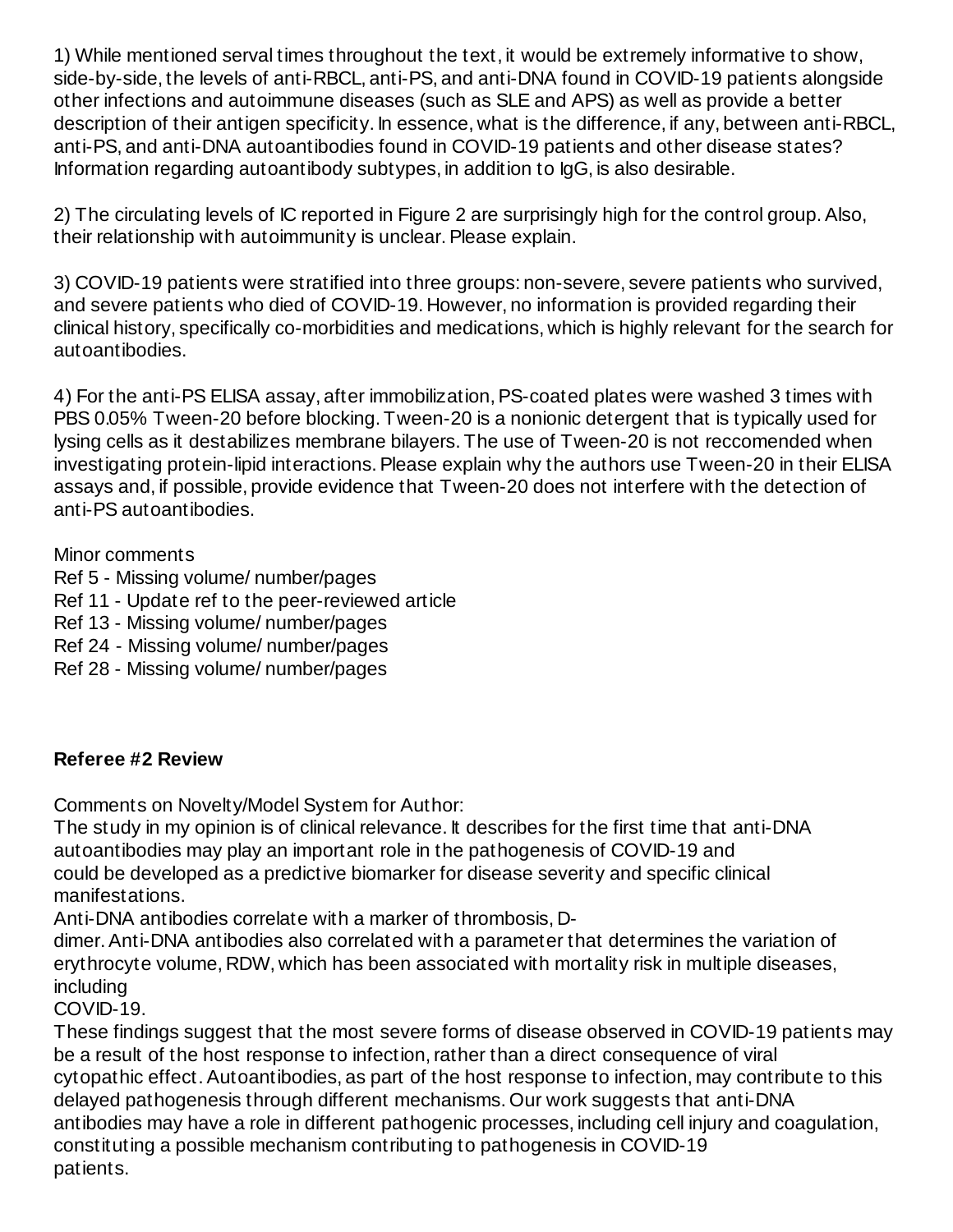Remarks for Author:

In this study the Authors performed a retrospective study of 115 COVID-19 hospitalized patients with different severity to analyze the generation of autoantibodies to common antigens: a lysate of erythrocytes, the lipid phosphatidylserine (PS) and DNA. The statistical relation of autoantibody levels to death, disease severity and specific pathologies was determined using high-throughput data analysis of 118 clinical parameters for all patients.

They found that high levels of IgG autoantibodies against erythrocyte lysates were observed in a large percentage (up to 41%) of patients with COVID-19 compared to uninfected controls. Interestingly, they found that anti-DNA antibodies determined upon hospital admission were high in 16% of patients and correlated

strongly with later development of severe disease, showing a positive predictive value of 89.5% and accounting for 22% of total severe cases. A statistically signifcant correlation was found between anti-DNA antibodies and markers of cell injury, coagulation, neutrophil levels and erythrocyte size.

They concluded that Anti-DNA autoantibodies may play an important role in the pathogenesis of COVID-19 and could be developed as a predictive biomarker for disease severity and specific clinical

manifestations.

The study is of interest and of clinical relevance.

However, some issues deserve further details.

Patients characteristics: how the disease severity was defined? which criteria? chest CT? clinical? Autoimmune antibodies: please specify if also other autoantibodies were searched for. To further improve the manuscript, in introduction or discussion, it would be interesting to discuss the results of the only study presently reporting the presence of autoantibodies in patients with COVID-19 possibly reflecting a pathogenetic role of immune dysregulation (COVID-19 and immunological dysregulation: can autoantibodies be useful? Clin Transl Sci. 2020 Sep 29:10.1111/cts.12908. doi: 10.1111/cts.12908).

A relevant issue is the detection of anti-DNA antibodies since it is well known that solid-phase assays are less specific than indirect immunofluorescence technique using Crithidia luciliae (Diagnostic role of anti-dsDNA antibodies: do not forget autoimmune hepatitis. Nat Rev Rheumatol. 2021 Jan 18. doi: 10.1038/s41584-021-00573-7. Epub ahead of print). In the discussion, I suggest adding a paragraph discussing the potential limit of the used assay.

### **Referee #3 Review**

Comments on Novelty/Model System for Author:

There are concerns regarding the anti-PS & anti-DNA assays (see details in the report to the authors).

Remarks for Author:

TThe paper reports a retrospective study on the presence of autoantibodies and circulating immune-complexes (CIC) in 115 COVID-19 hospitalized patients. The authors detected autoAbs against RBC-lysates, anti-PS & anti-DNA IgG and CIC by home-made assays. High levels of IgG autoAbs against RBC lysates were found in up to 41% of COVID-19 patients compared to uninfected controls. Anti-DNA

Abs were detected in 16% of patients and correlated with later development of severe disease,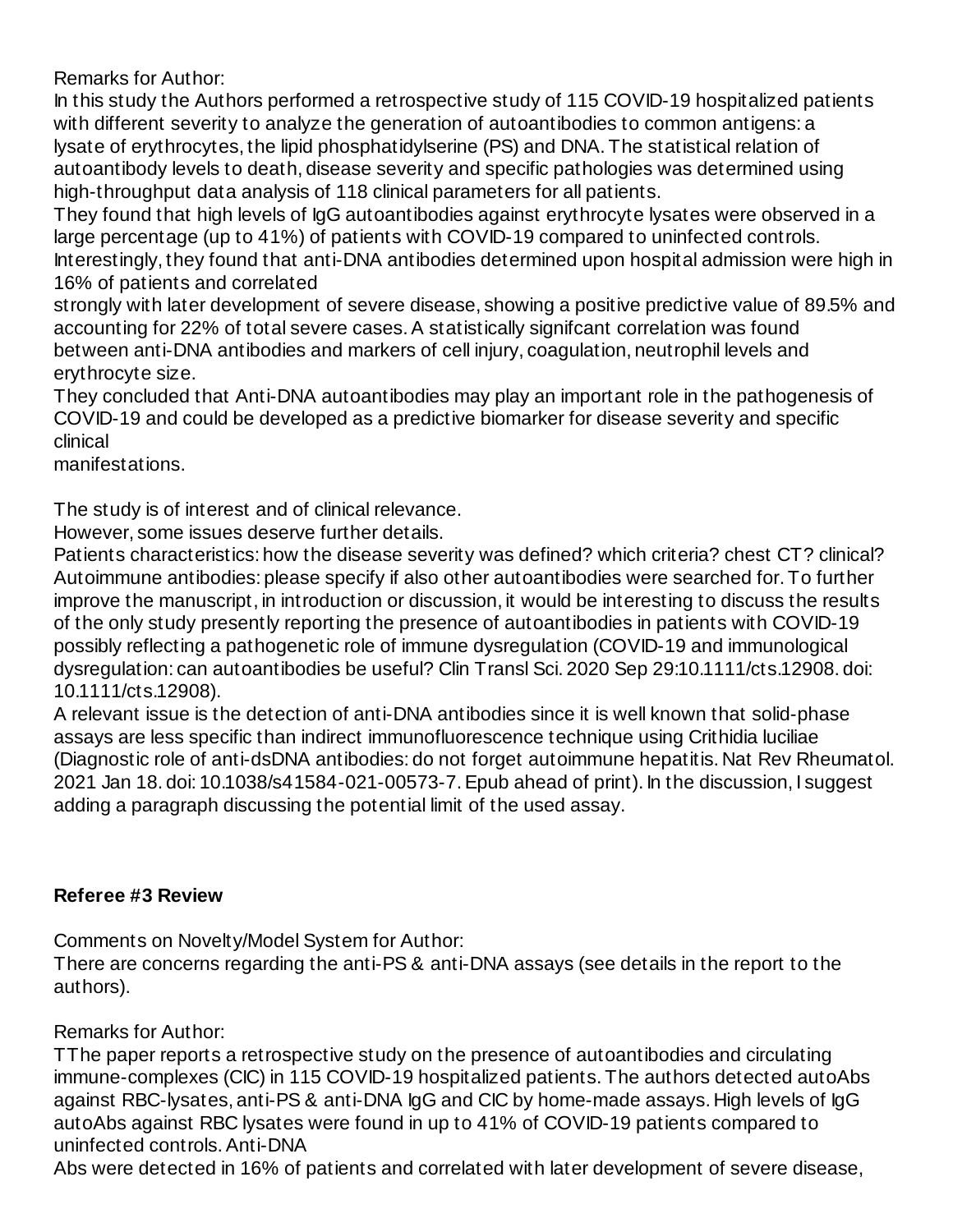markers of cell injury, coagulation, neutrophil levels & RBC size.

The main authors' conclusion is that autoimmune responses may play a role in the pathogenesis of COVID-19 and that anti-DNA autoAbs may be a biomarker for disease severity.

Main comments

1. As stated by the authors themselves, different infections (viral, bacterial & protozoan) may induce autoaAbs against self-Ag. To support the authors' conclusions a control group of patients with another non-SARS-CoV-2 infection should be tested for the same autoAbs.

2. It seems that 20 uninfected normal (?) control samples were used for calculating the cutoff values of the home-made assays. A larger number is necessary and more information on age/sex etc distribution, how the normal values were calculated should be reported. For example, antiphospholipid antibodies do not display Gaussian distribution and cutoff values calculated as mean+ 3SD are not acceptable.

3. The method for the detection of anti-PS Abs is not in line with the usual methods for the antiphospholipid (aPL) antibodies. The described solid-phase detects Abs against PS and not against the PL-binding proteins (i.e. beta2GPI or prothrombin) which are actually the true autoimmune aPL. In this regard, any speculation on the significance of these autoAbs cannot be related to the antiphospholipid syndrome or even to the thrombophilic state supported by autoimmune aPL. Further experiments to investigate the presence of true aPL (e.g. aCL, anti-beta2GPI or anti-PS/PT IgG/IgM) should be carried out.

4. Anti-DNA Abs: the described assay likely detects anti-single stranded DNA rather than antidouble stranded DNA. Control experiments with sera positive for anti-dsDNA should be carried out to characterize the specificity of the assay. This point is closely related to comment in point n.1. In fact, anti-ssDNA Abs are well known to be detectable in several infectious disease at variance of anti-dsDNA Abs found in SLE or SLE-like disease only.

# Minor comment

1. If is true that circulating autoAbs are playing a role in COVID-19 pathogenesis, do authors have data showing complement activation in their patients?

2. More details how the severity of the COVID-19 disease was defined should be reported.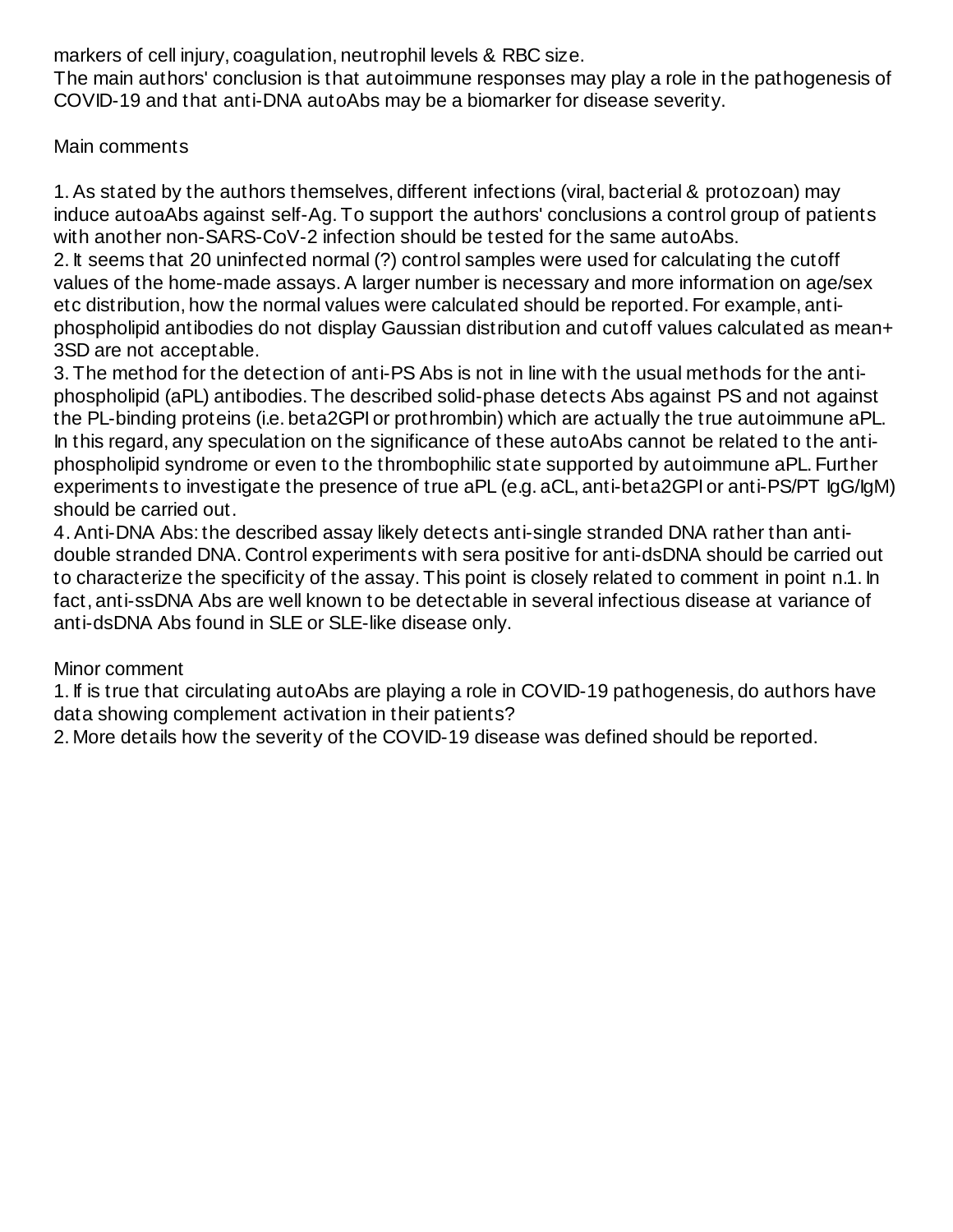# **Referee #1 Review**

Remarks for Author:

The revised version of the manuscript has much improved. It now provides new important information enabling a more direct comparison between COVID-19 and other diseases, namely SLE and malaria, characterized by elevated titers of autoantibodies.

While I applaud the authors for the effort and amount of work, because of this new data, it appears that the presence and titers of anti-RBCL, anti-PS, and anti-DNA antibodies are not a unique signature of COVID-19 patients; rather, they may represent a more general biomarker of autoreactivity. Furthermore, even though anti-DNA and anti-PS antibodies are (slightly) more elevated in severe COVID-19 patients than non-severe patients and controls, the differences between these groups are not striking. This observation is even more puzzling to interpret considering that, as written by the authors, the analyses were not adjusted for any other comorbidities or clinical history that might have impacted patient outcomes.

I have two additional comments:

1) The authors provide no direct evidence that these autoantibodies may play important roles in the disease pathogenesis, unlike in currently published work (DOI: 10.1111/jth.15455)

2) In this context, the choice of malaria is unclear. COVID-19 is an RNA virus. One would have expected to see comparative data between COVID-19 and a similar RNA virus, not a parasite.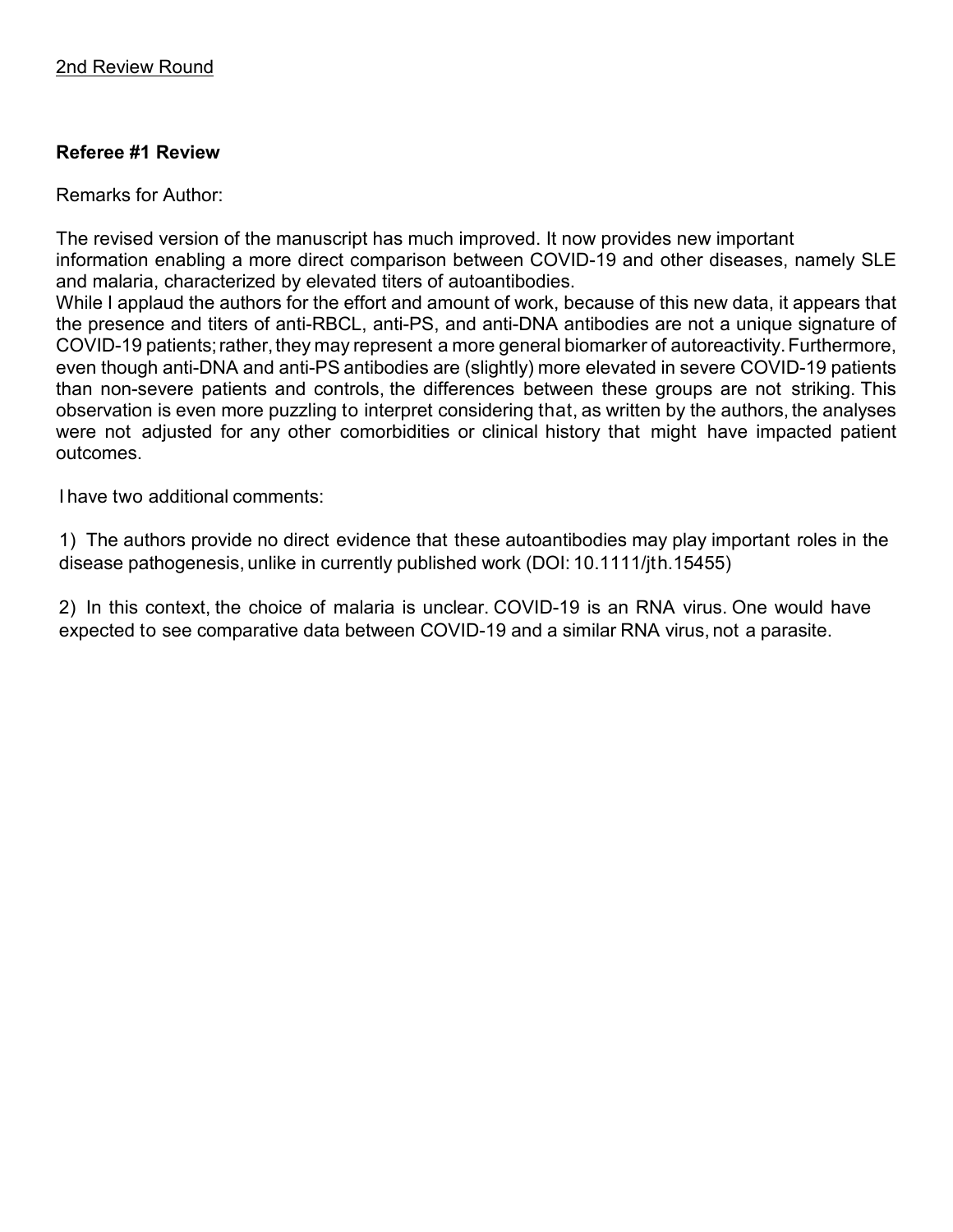August 2, 2021

Re: Life Science Alliance manuscript #LSA-2021-01180-T

Dr. Ana Rodriguez Langone Medical Centre, NYU Microbiology Division of Parasitology 341 E 25th St New York, NY 10010

Dear Dr. Rodriguez,

Thank you for submitting your manuscript entitled "Autoantibodies to DNA and to phosphatidylserine correlate with development of severe COVID-19" to Life Science Alliance. As indicated in the decision letter from our partner journal, I invite you to submit a revised manuscript addressing the following Reviewer comments.

-Address Reviewer 1's comment suggesting that this signature may be a more general biomarker of autoreactivity, as well as Additional Comment #2, via Discussion. Comment #1 should be addressed via Discussion, but no additional experimental data is required.

To upload the revised version of your manuscript, please log in to your account: https://lsa.msubmit.net/cgi-bin/main.plex

You will be guided to complete the submission of your revised manuscript and to fill in all necessary information. Please get in touch in case you do not know or remember your login name.

While you are revising your manuscript, please also attend to the below editorial points to help expedite the publication of your manuscript. Please direct any editorial questions to the journal office.

When submitting the revision, please include a letter addressing the reviewers' comments point by point.

Thank you for this interesting contribution to Life Science Alliance. We are looking forward to receiving your revised manuscript.

---------------------------------------------------------------------------

Sincerely,

Eric Sawey, PhD Executive Editor Life Science Alliance http://www.lsajournal.org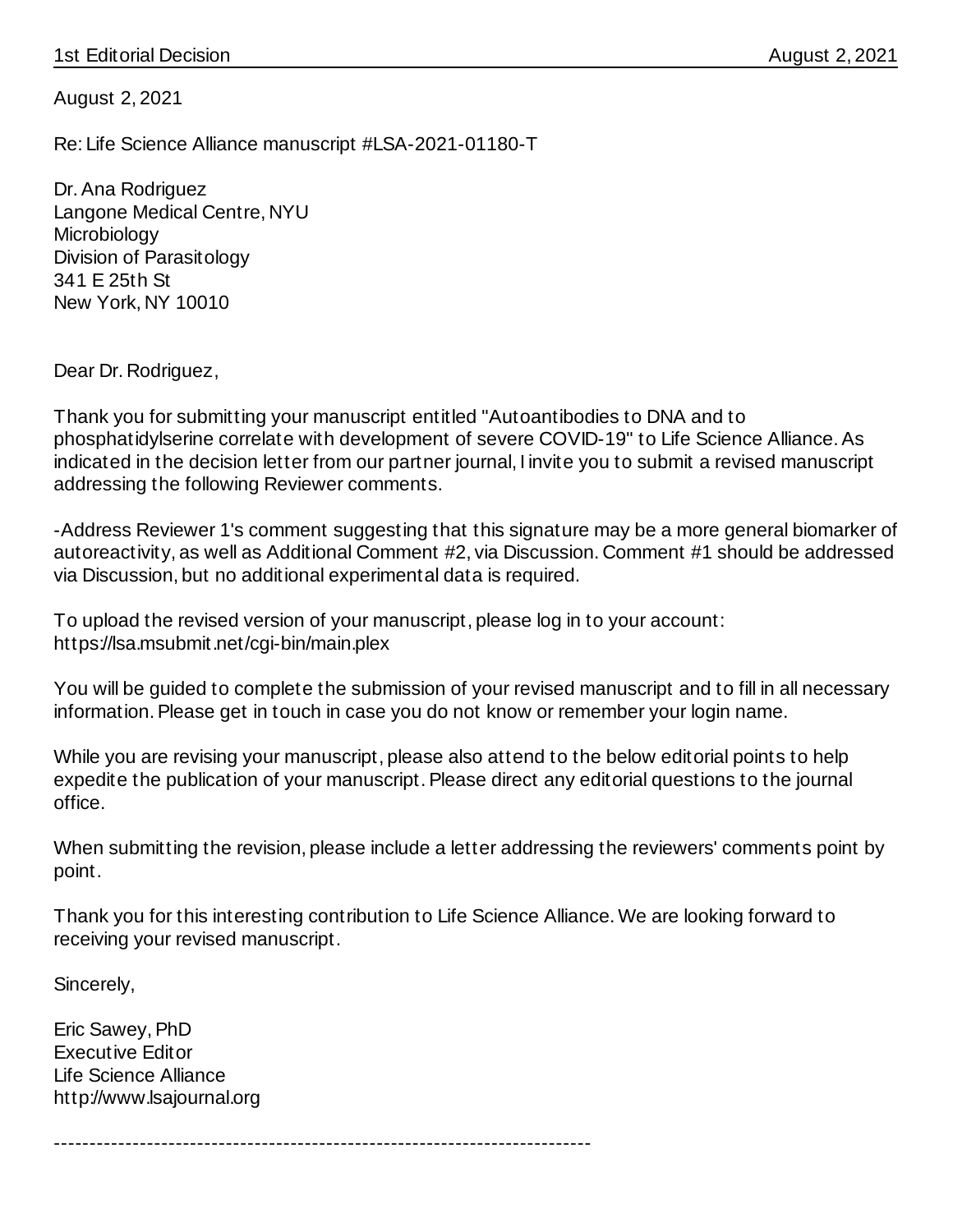# A. THESE ITEMS ARE REQUIRED FOR REVISIONS

-- A letter addressing the reviewers' comments point by point.

-- An editable version of the final text (.DOC or .DOCX) is needed for copyediting (no PDFs).

-- High-resolution figure, supplementary figure and video files uploaded as individual files: See our detailed guidelines for preparing your production-ready images, https://www.life-sciencealliance.org/authors

-- Summary blurb (enter in submission system): A short text summarizing in a single sentence the study (max. 200 characters including spaces). This text is used in conjunction with the titles of papers, hence should be informative and complementary to the title and running title. It should describe the context and significance of the findings for a general readership; it should be written in the present tense and refer to the work in the third person. Author names should not be mentioned.

B. MANUSCRIPT ORGANIZATION AND FORMATTING:

Full guidelines are available on our Instructions for Authors page, https://www.life-sciencealliance.org/authors

We encourage our authors to provide original source data, particularly uncropped/-processed electrophoretic blots and spreadsheets for the main figures of the manuscript. If you would like to add source data, we would welcome one PDF/Excel-file per figure for this information. These files will be linked online as supplementary "Source Data" files.

\*\*\*IMPORTANT: It is Life Science Alliance policy that if requested, original data images must be made available. Failure to provide original images upon request will result in unavoidable delays in publication. Please ensure that you have access to all original microscopy and blot data images before submitting your revision.\*\*\*

---------------------------------------------------------------------------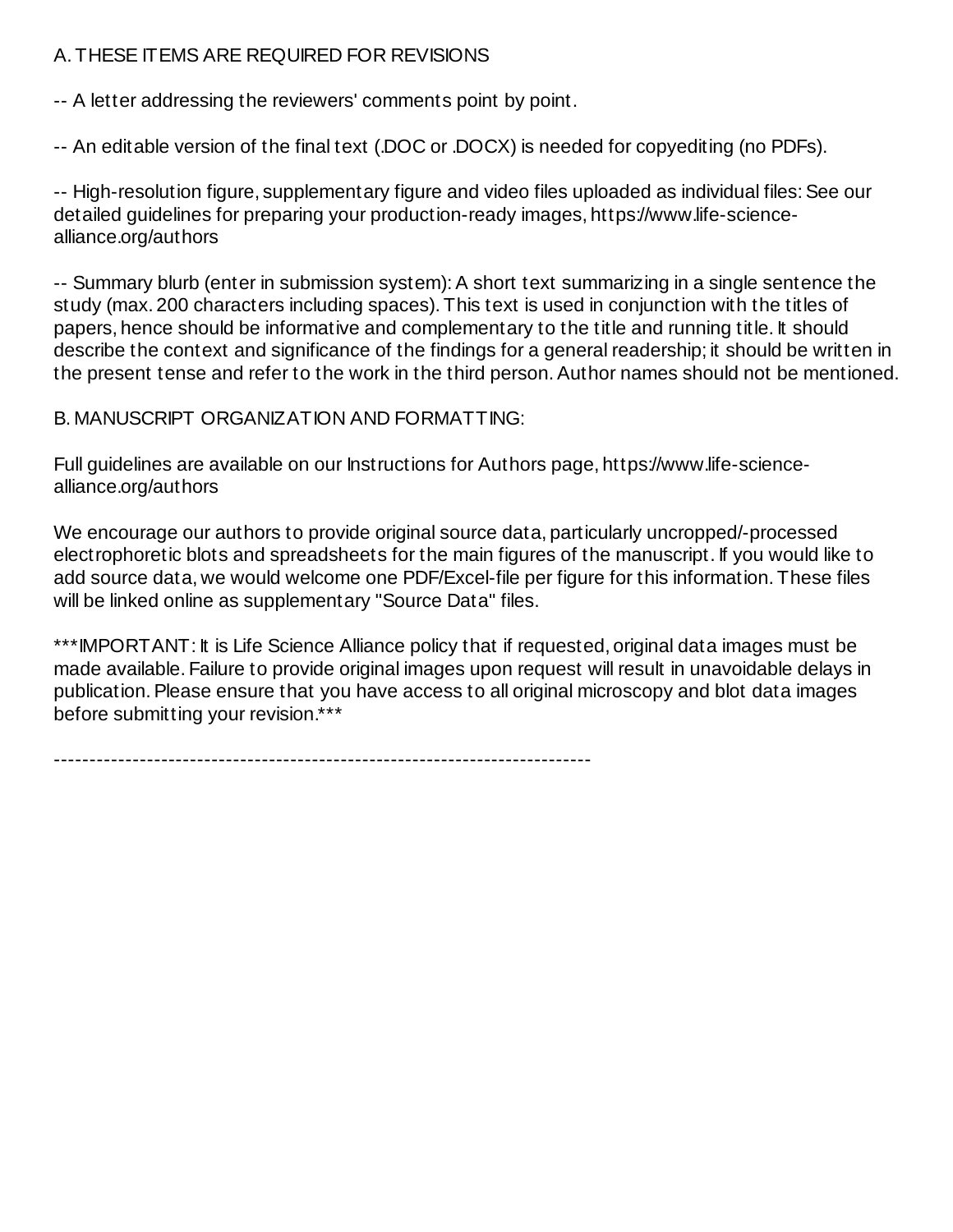#### **Response to reviewers**

Address Reviewer 1's comment suggesting that this signature may be a general biomarker of autoreactivity, as well as Additional Comment #2, via Discussion. Comment #1 should be addressed via Discussion, but no additional experimental data is required.

Reviewer 1 comment on signature being a general biomarker of autoreactivity: We have observed that the levels of anti-RBC antibodies, which are actually a general biomarker for autoreactivity, do not correlate with or predict disease severity (Table III), indicating that the signature is not a general biomarker for autoreactivity. There is also evidence from other published work that while particular antibody specificities correlate with disease severity, levels of general autoreactivity do not (Wang et al., 2021). This is now mentioned in Discussion line 276.

Reviewer 1 comment on choice of malaria as comparison for autoreactivity: The original request of the reviewer was to compare the autoreactivity levels of COVID-19 to other infectious disease and did not specify RNA virus. The choice of malaria was made on: 1) the previous knowledge that, similar to COVID-19, malaria is highly inflammatory and triggers a strong autoantibody response and 2) sample availability. The similarities between malaria and COVID-19 are highlighted on Discussion line 255.

We have modified the title to indicate more precisely that anti-DNA and anti-PS predict disease severity, since antibody determinations were made at the time of admittance to the hospital but severity was developed later in patients.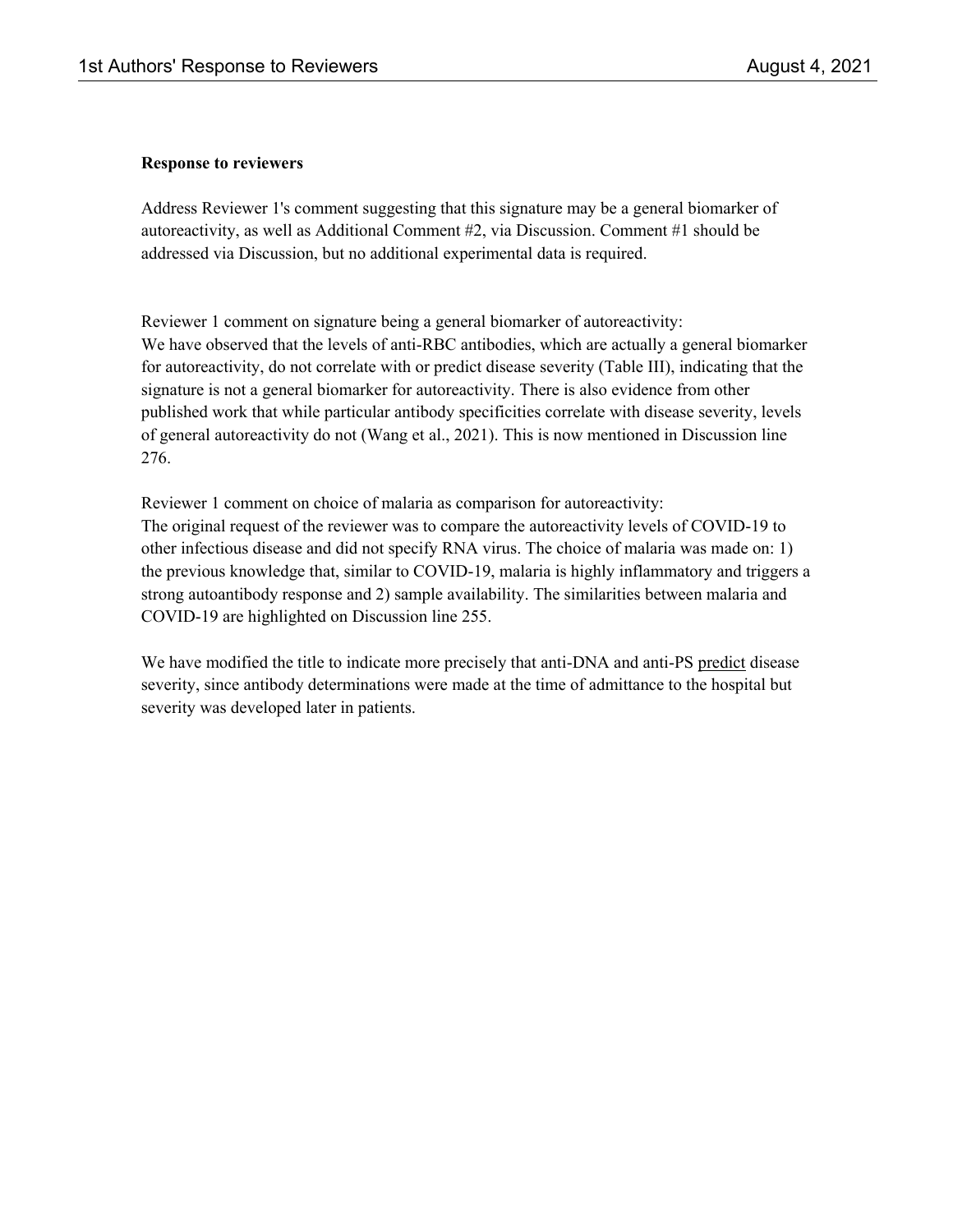August 6, 2021

RE: Life Science Alliance Manuscript #LSA-2021-01180-TR

Dr. Ana Rodriguez New York University School of Medicine **Microbiology** 430 E 29th st. New York, NY 10016

Dear Dr. Rodriguez,

Thank you for submitting your revised manuscript entitled "Autoimmune anti-DNA and anti-Phosphatidylserine antibodies predict development of severe COVID-19". We would be happy to publish your paper in Life Science Alliance pending final revisions necessary to meet our formatting guidelines.

Along with points mentioned below, please tend to the following:

-please consult our manuscript preparation guidelines https://www.life-science-

alliance.org/manuscript-prep and make sure your manuscript sections are in the correct order -please check that all Authors have been inserted in the Author Contribution section in the main manuscript text

- -please use Arabic numbers when labeling the tables
- -please add your main and table legends to the main manuscript text after the references section
- -please revise the legends for figures so that the panels are introduced in order
- -please add a conflict of interest statement to your main manuscript text
- -please add callouts for Figures 1A-C, 2A-D, 3A-C to your main manuscript text

If you are planning a press release on your work, please inform us immediately to allow informing our production team and scheduling a release date.

LSA now encourages authors to provide a 30-60 second video where the study is briefly explained. We will use these videos on social media to promote the published paper and the presenting author. Corresponding or first-authors are welcome to submit the video. Please submit only one video per manuscript. The video can be emailed to contact@life-science-alliance.org

To upload the final version of your manuscript, please log in to your account:

https://lsa.msubmit.net/cgi-bin/main.plex

You will be guided to complete the submission of your revised manuscript and to fill in all necessary information. Please get in touch in case you do not know or remember your login name.

To avoid unnecessary delays in the acceptance and publication of your paper, please read the following information carefully.

A. FINAL FILES:

These items are required for acceptance.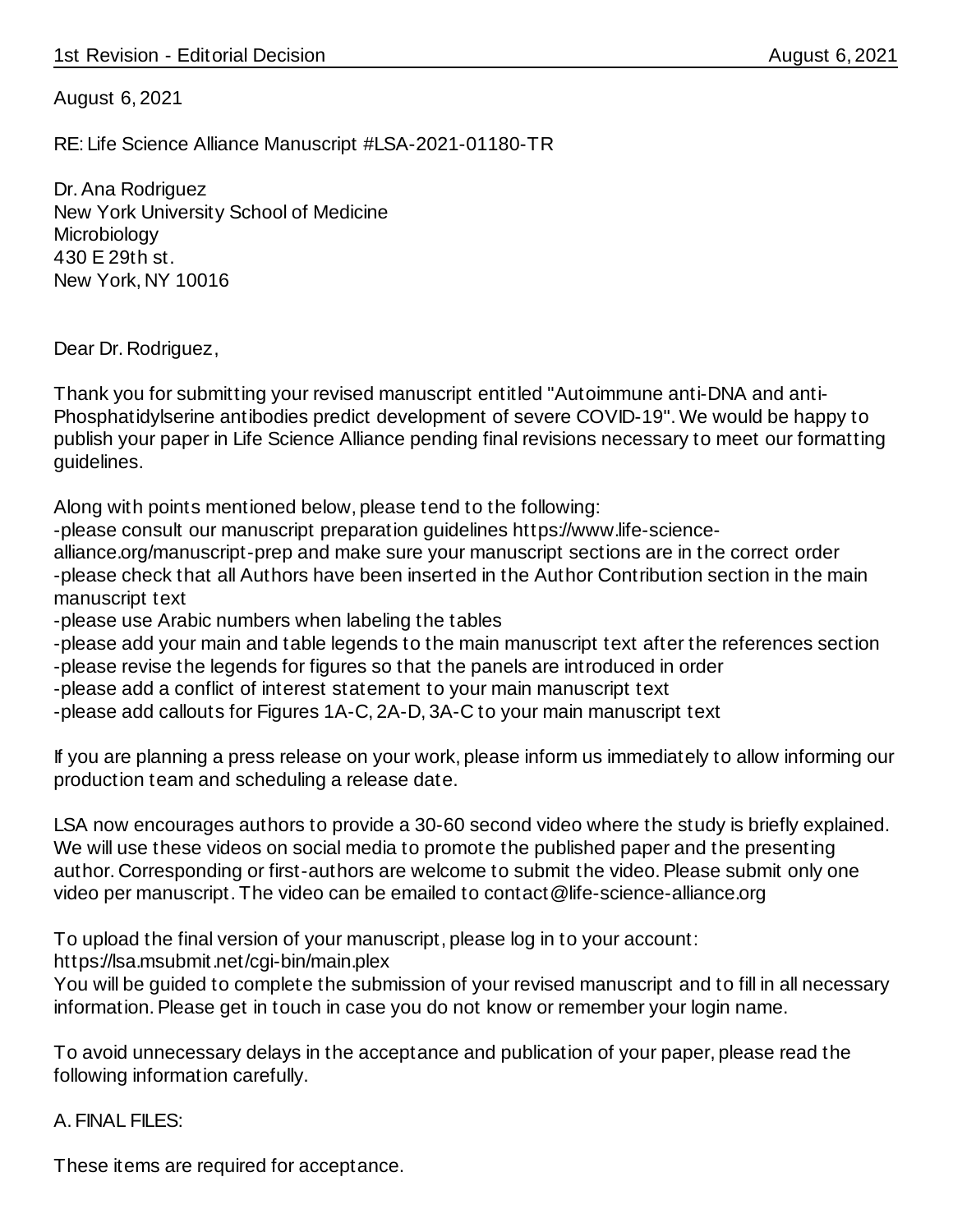-- An editable version of the final text (.DOC or .DOCX) is needed for copyediting (no PDFs).

-- High-resolution figure, supplementary figure and video files uploaded as individual files: See our detailed guidelines for preparing your production-ready images, https://www.life-sciencealliance.org/authors

-- Summary blurb (enter in submission system): A short text summarizing in a single sentence the study (max. 200 characters including spaces). This text is used in conjunction with the titles of papers, hence should be informative and complementary to the title. It should describe the context and significance of the findings for a general readership; it should be written in the present tense and refer to the work in the third person. Author names should not be mentioned.

B. MANUSCRIPT ORGANIZATION AND FORMATTING:

Full guidelines are available on our Instructions for Authors page, https://www.life-sciencealliance.org/authors

We encourage our authors to provide original source data, particularly uncropped/-processed electrophoretic blots and spreadsheets for the main figures of the manuscript. If you would like to add source data, we would welcome one PDF/Excel-file per figure for this information. These files will be linked online as supplementary "Source Data" files.

\*\*Submission of a paper that does not conform to Life Science Alliance guidelines will delay the acceptance of your manuscript.\*\*

\*\*It is Life Science Alliance policy that if requested, original data images must be made available to the editors. Failure to provide original images upon request will result in unavoidable delays in publication. Please ensure that you have access to all original data images prior to final submission.\*\*

\*\* The license to publish form must be signed before your manuscript can be sent to production. A link to the electronic license to publish form will be sent to the corresponding author only. Please take a moment to check your funder requirements.\*\*

\*\*Reviews, decision letters, and point-by-point responses associated with peer-review at Life Science Alliance will be published online, alongside the manuscript. If you do want to opt out of having the reviewer reports and your point-by-point responses displayed, please let us know immediately.\*\*

Thank you for your attention to these final processing requirements. Please revise and format the manuscript and upload materials within 7 days.

Thank you for this interesting contribution, we look forward to publishing your paper in Life Science Alliance.

Sincerely,

Eric Sawey, PhD Executive Editor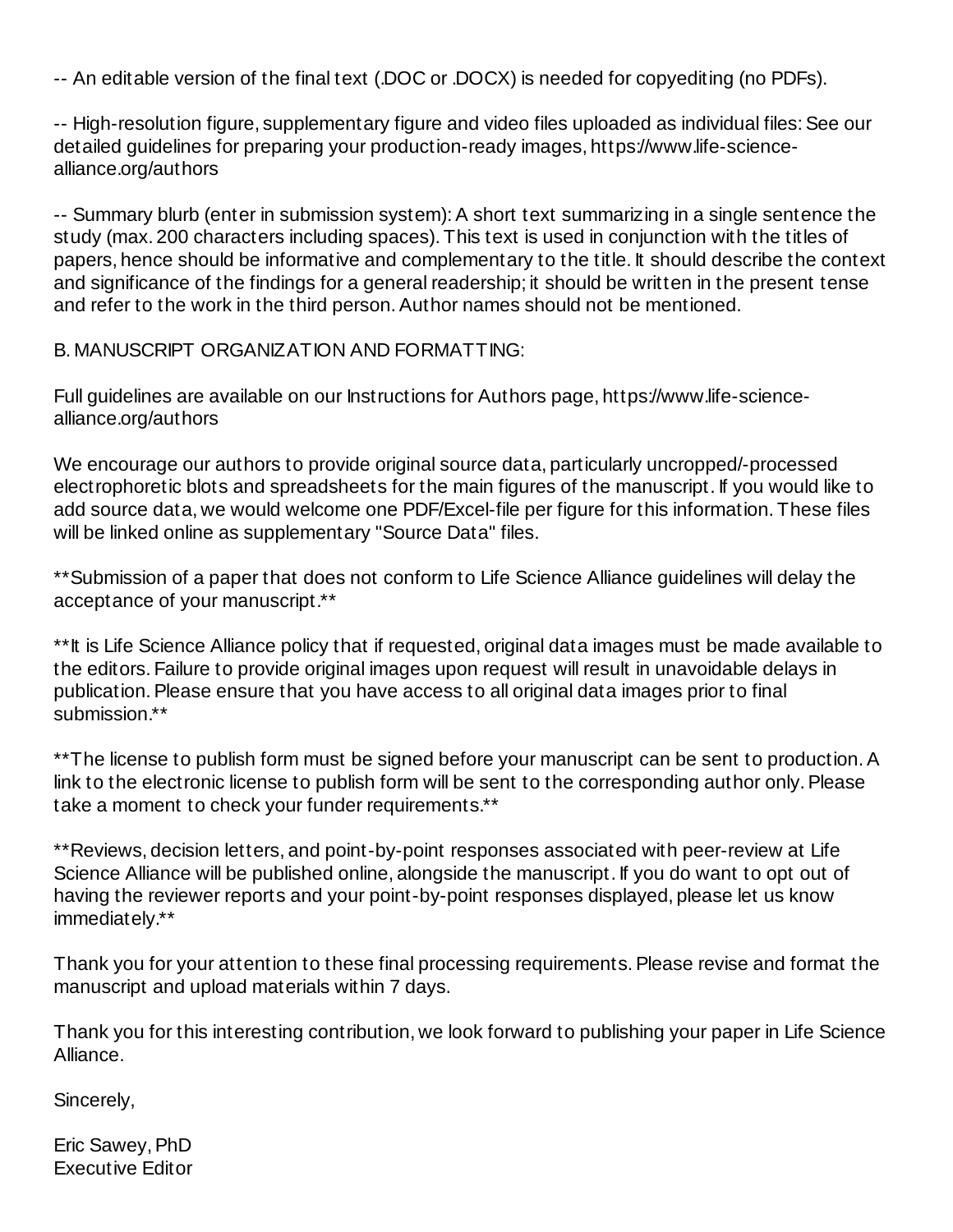------------------------------------------------------------------------------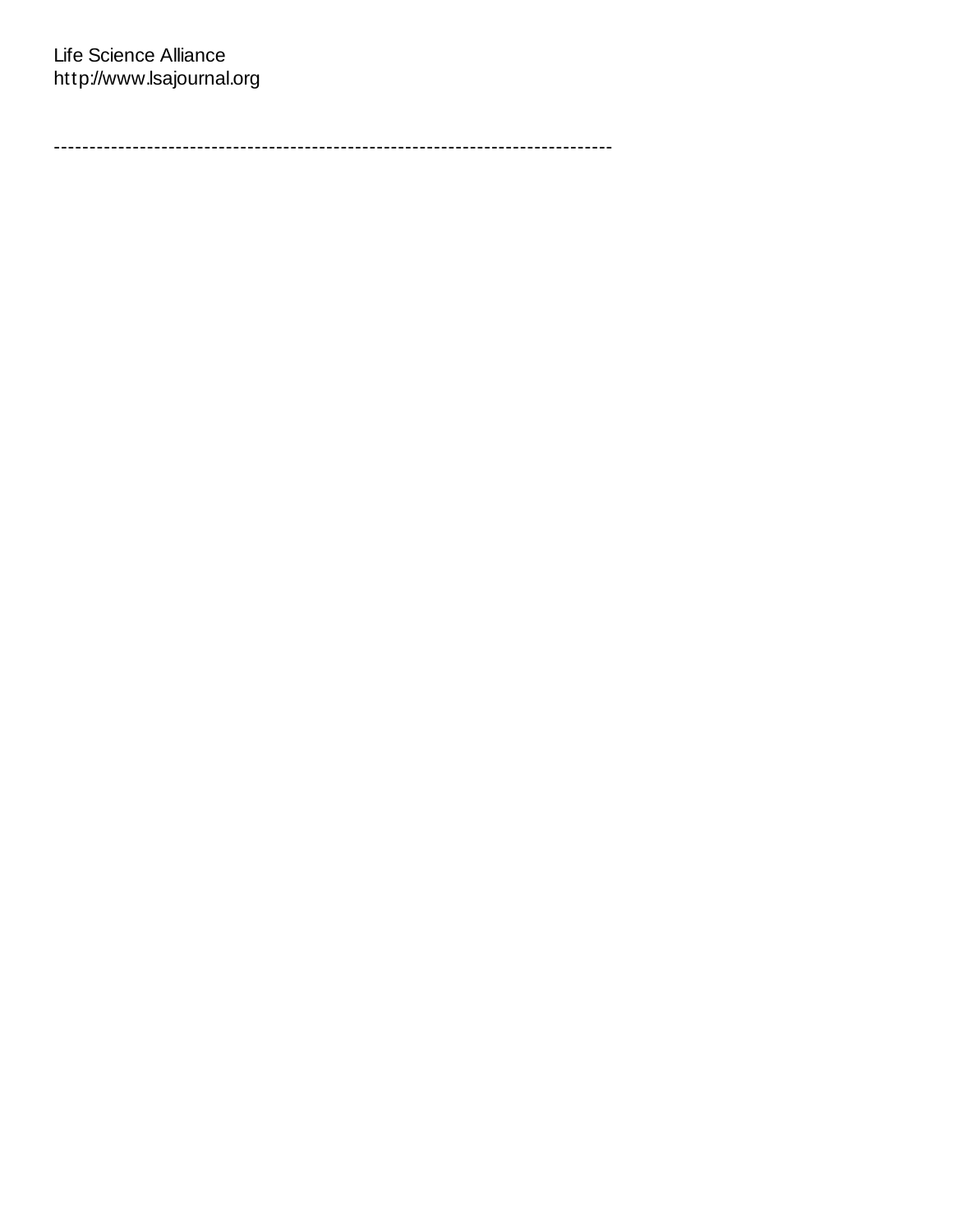August 18, 2021

RE: Life Science Alliance Manuscript #LSA-2021-01180-TRR

Dr. Ana Rodriguez New York University School of Medicine **Microbiology** 430 E 29th st. New York, NY 10016

Dear Dr. Rodriguez,

Thank you for submitting your Research Article entitled "Autoimmune anti-DNA and anti-Phosphatidylserine antibodies predict development of severe COVID-19". It is a pleasure to let you know that your manuscript is now accepted for publication in Life Science Alliance. Congratulations on this interesting work.

The final published version of your manuscript will be deposited by us to PubMed Central upon online publication.

Your manuscript will now progress through copyediting and proofing. It is journal policy that authors provide original data upon request.

Reviews, decision letters, and point-by-point responses associated with peer-review at Life Science Alliance will be published online, alongside the manuscript. If you do want to opt out of having the reviewer reports and your point-by-point responses displayed, please let us know immediately.

\*\*\*IMPORTANT: If you will be unreachable at any time, please provide us with the email address of an alternate author. Failure to respond to routine queries may lead to unavoidable delays in publication.\*\*\*

Scheduling details will be available from our production department. You will receive proofs shortly before the publication date. Only essential corrections can be made at the proof stage so if there are any minor final changes you wish to make to the manuscript, please let the journal office know now.

#### DISTRIBUTION OF MATERIALS:

Authors are required to distribute freely any materials used in experiments published in Life Science Alliance. Authors are encouraged to deposit materials used in their studies to the appropriate repositories for distribution to researchers.

You can contact the journal office with any questions, contact@life-science-alliance.org

Again, congratulations on a very nice paper. I hope you found the review process to be constructive and are pleased with how the manuscript was handled editorially. We look forward to future exciting submissions from your lab.